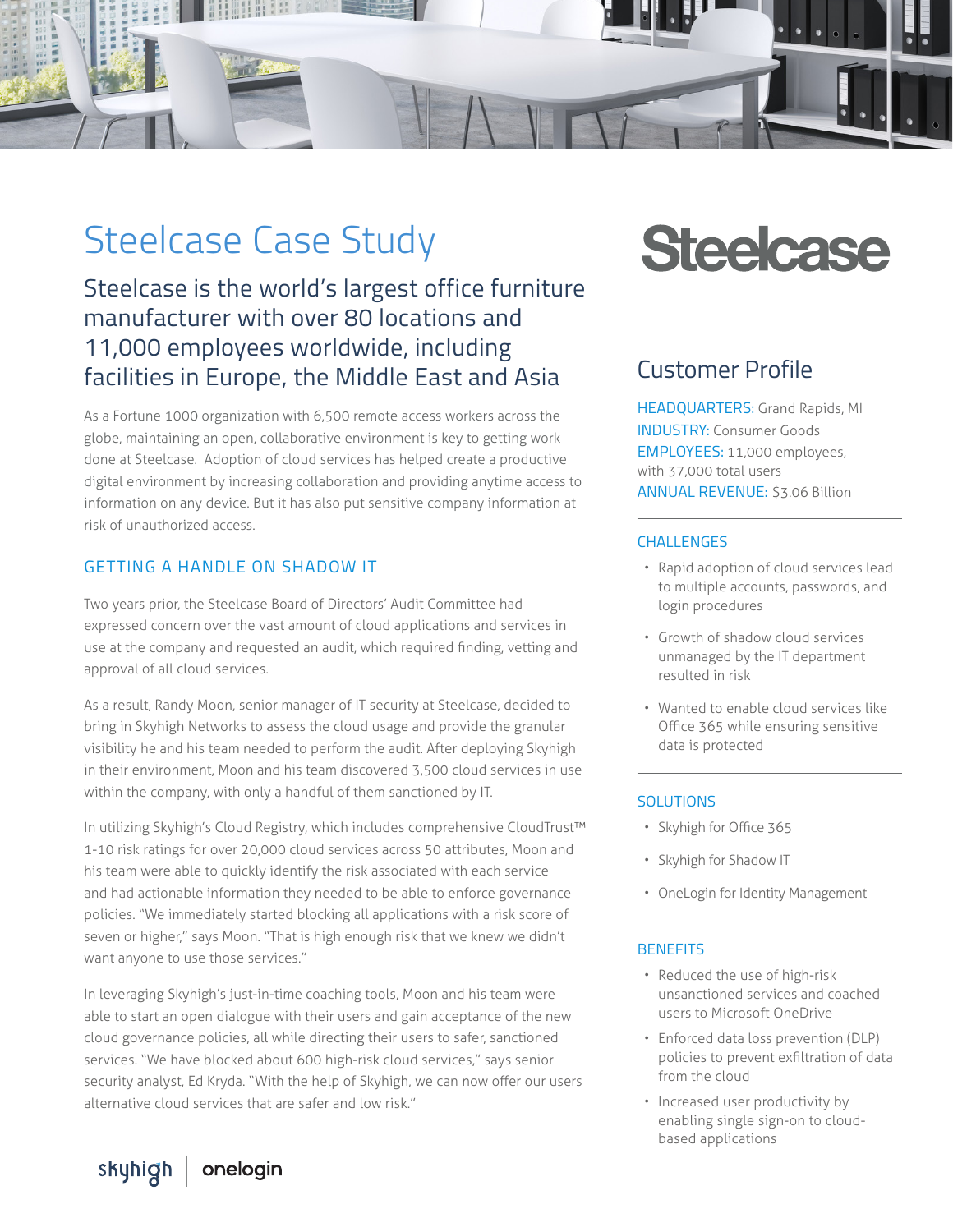### **Steelcase**

"The login process has been very streamlined. Our users don't even realize that OneLogin is working behind the scenes, authenticating all of their logins."

*Randy Moon, Senior Manager of IT Security, Steelcase*

The added visibility has also provided other benefits for the team at Steelcase including the consolidation of services and a reduction in cost and man-hours to vet services, allowing Steelcase to onboard cloud services more quickly. "We have other business units approaching us and asking about new cloud services. Since we have the risk ratings literally at our fingertips, we have been able to help procurement teams understand the risk we could be incurring if we brought them into our environment," says Steelcase's security architect, Stu Berman.

#### PROTECTING IDENTITY WITH ONELOGIN

With over 37,000 users worldwide, including external partners, Moon and his team chose OneLogin as their identity management tool to quickly and securely unify their four Active Directories for employees in the U.S., EMEA and APAC, as well as for their external users, and provide secure login authentication for their cloud services.

In leveraging OneLogin's Identity Management as a Service (IDaaS) solution, which enables SAML 2.0, the open source standard for single sign-on (SSO), Steelcase is able to deploy new applications – an average of 30 per year – to their users in days instead of weeks. Additional IT savings derive from users' ability to lean on OneLogin to complete self-service password resets instead of having to open a ticket every time they need password assistance related to their various applications.

"The login process has been very streamlined with OneLogin. I sign-in once in the morning and then I don't have to enter my login credentials again, regardless of whether I am accessing Office 365 or ServiceNow," says

Moon. "It is very transparent and our users don't even realize that OneLogin is working behind the scenes, authenticating all of their logins."



*OneLogin enables single sign-on (SSO) and multi-factor authentication for applications access based on location, application, and user privilege level, ensuring that only authorized users get access to sensitive data*

In addition to Skyhigh, Steelcase has integrated close to 100 apps with OneLogin, giving employees and external partners the ability to safely access any cloud application or service from any location across the globe, while ensuring that necessary security and access controls, such as multi-factor authentication or session time restrictions, are being applied.

#### SECURING OFFICE 365 WITH SKYHIGH AND ONELOGIN

When Steelcase rolled out Office 365 across the organization to take advantage of its productivity and collaboration features, Moon and his team were concerned about employees uploading sensitive data like intellectual property or their personally identifiable information (PII) into the cloud. To help tackle this, they added Skyhigh for Office 365 via API integration and leveraged OneLogin's Identity and Access Management (IAM) capabilities as additional layers of control over Office 365.

OneLogin centralizes access management to Steelcase's cloud workloads. Managing employee access to the cloud through an app portal greatly reduces their risk of shadow IT applications and the unauthorized use of access privileges by terminated users. OneLogin makes it easier to integrate adaptive and two-factor authentication into Steelcase's applications. With OneLogin, it's administratively easier to see who has access to specific applications, reducing the security risk.